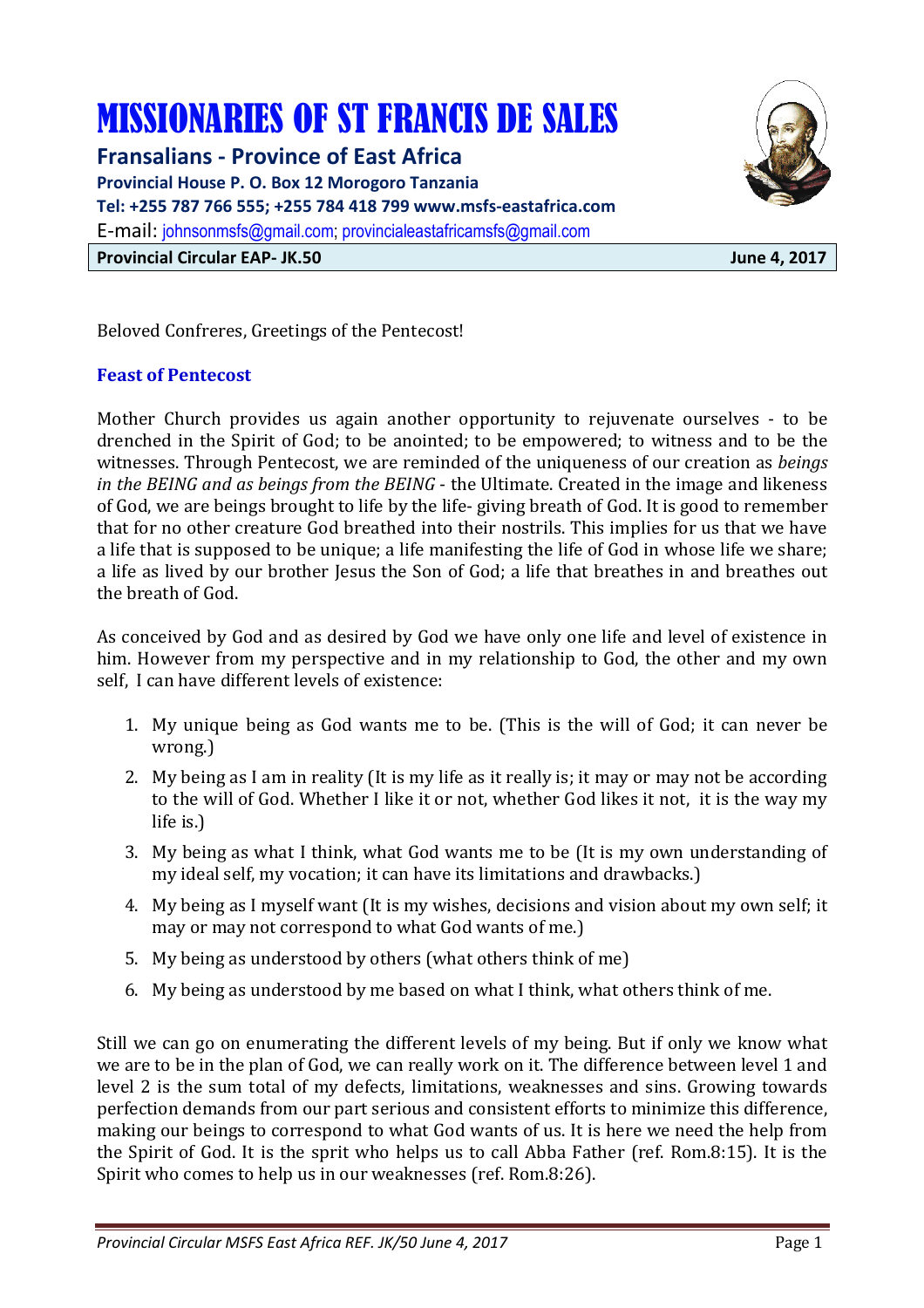The more we dwell in the Spirit of God, less we are away from the will of God. When we are in the Holy Spirit, our ways cannot be bad, our plans cannot be mere secular, our decisions cannot go wrong. Let us be docile to the invitation of Mother Church to receive the Holy Spirit and his graces without any measure and to live a life of grace and lead others for the same. Thus through a life being led by the Holy Spirit our life will correspond to what God wants of us.

# **Rev. Fr. Mathew Thomas Thazhathukunnel MSFS : Our new Provincial**

# *Great indeed are your works o Lord!*

With these sentiments of the Psalmist, I am very glad to introduce to you our new Provincial Superior in the person of **Fr. Mathew Thazhathukunnel**. He was born on July 17, 1971 to the parents Mr. Thomas and Ms Mary at Poovarany, Kottayam Dt, Kerala India. He was baptized just five days after his birth on July 22. He received the sacrament of Confirmation on May 2, 1980. Having completed is higher secondary education in the year 1986 he joined SFS Seminary Ettumanoor where he did the initial formation and the pre-university course for three years. Then after the short pre-noviciate program in Philip Nagar, A.P, he was admitted to the Canonical Noviciate in Salesianum on June 9, 1989. He made the first profession on June 10, 1990. Thereafter he did the Philosophical formation at Suvidya College for three years and at the same time he also secured the BA from Mysore University.

Meanwhile he had already opted to join the Tanzanian mission and for the regency (1993- 1994) he was designated for the North East Province and he was appointed to Vinayabhavan Minor Seminary, Thamarassery, Kerala. Up on completion of the regency he came to Tanzania on May 10, 1994 and started his Theological studies at St. Paul's Major Seminary Kipalapala, Tabora. However after the second year of Theology he continued the studies at Jnana Deepa Vidyapeeth, Pune and completed securing B.Th in the year 1998.

He was ordained priest on April 22, 1998 at his home parish Poovarany by Rt. Rev. Dr. Joseph Pallikaparampil, the Bishop of Palai. As a new priest he was appointed to the Mission house of East Africa Province in India - SFS Bhavan, Angamaly. He was also the vocation promoter and the formation co-ordinator in India. During his stay in Angamaly along with other tasks he also did the Masters in Theology - obtaining First Class with Distinction from the Pontifical Institute in Alwaye. Later in October 2001 he was appointed to be the Pre-Novice Master and Socius at MSFS Noviciate, Kibaha. One year later in November 2002, he was elected as the Provincial Bursar and was also appointed as the Superior of the Provincial House community. It was during this time he piloted the project of starting the Fransalian Primary School, Kigurunyembe, Morogoro and was appointed as the first Manager of the School.

In the year 2006 he was designated for doctoral studies and pastoral work in the Diocese of Eisenstadt, Austria. He completed this mission very successfully and faithfully. His doctoral thesis addressed some of the key pastoral and social concerns in Tanzania in relationship inter-religious dialogue. Thereafter in September 2011, he assumed the office as the Director Lumen Christi Institute. From September 1, 2015 he was also appointed as the Local Superior of the MSFS Community at LCI.

With his life of integrity and faithfulness to the tasks given to him, Fr. Mathew has won the confidence of the Province community. He is a man of deep faith and trust in God. He has a sense of determination and can ensure that things move. He has deep trust in the Providence of God and can venture into the unknown. We have all witnessed how LCI has grown in all the ways under his able leadership during the last six years. With his sociable and friendly nature he radiates a sense of confidence instilling self- confidence in the one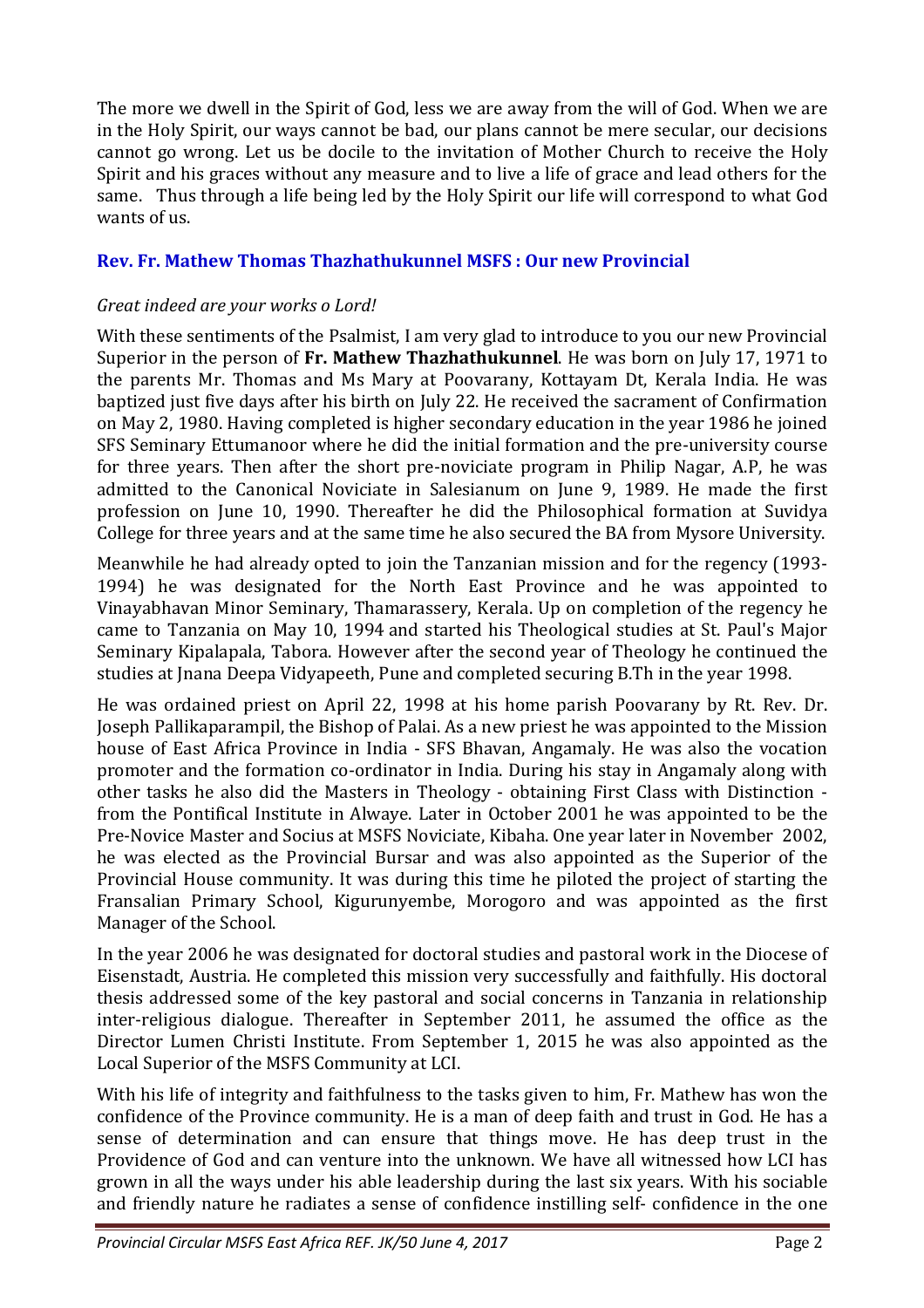who associates with him. We also find in him a true pastor, who does not hesitate to avail himself for the needed pastoral commitments. We wish him all the blessings he stands in need of.

Our beloved Fr. Mathew, Hearty Congratulations! We welcome you as our leader and guide. As a province community we assure you our prayerful support and blessings.

# **A Word of Thanks and Appreciation for the election / appointment process**

We thank God for the person of Fr. Mathew Thazhathukunnel. We thank the General Administration for their decision to appoint Fr. Mathew as our new Provincial Superior. We also thank Fr. Mathew for readily accepting this sacred task.

I must also express a very sincere thanks to all the conferees and formees for your sincere prayers in this process. My special thanks to all the finally professed confreres who participated in the discernment process of getting the new Provincial. When Fr. Superior General informed me that 65 of the 67 ballots reached his office, it was a moment of great joy and sense of deep appreciation for you my dear confreres who handled your tasks very responsibly. The 67 votes were scattered in 10 countries in four continents. Yet more than 97% of the ballots reached the office of the Superior General. My sincere congratulations and thanks.

#### **Installation of the New Provincial**

As it is customary, we will have the installation of the new Provincial Superior on Saturday July 15, 2017 in Morogoro. More details will be communicated later. I request your participation on this very important event in the life of our Province.

At present, Fr. Mathew Thazhathukunnel is visiting Europe as he had already some commitments and programs. Let us pray for the success of his trip and may the Lord keep him safe and healthy. I request your prayers for our mission as we are in the transition period of change of leadership that the Holy Spirit would continue to guide us in every step we take.

#### **The Pre-Noviciate Program**

The Pre-Noviciate Program is already started at LCI under the guidance of Fr. Charles Ouma MSFS. There are 18 of them - from Chad Cameroon Mission and East Africa Province. We wish them all the blessings.

#### **Dates of Priestly Ordinations**

God willing our five Deacons will be ordained to priesthood as follows:

| Jul $20$      | Dn. Muema Jonathan MSFS,     | Katoloni, Machakose, Kenya |
|---------------|------------------------------|----------------------------|
| Jul $22$      | Dn. Neerolickal Amal MSFS,   | Muvattupuzha, India        |
| <b>Iul 29</b> | Dn. Sebowa Lawrence MSFS,    | Cathedral Lugazi, Uganda   |
| Aug 5         | Dn. Kissegerwa Ibrahim MSFS, | Cathedral Masaka, Uganda   |
| Aug $12$      | Dn. Ssekalembe Gerald MSFS,  | Cathedral Kampala, Uganda  |

Our Sincere Congratulations in Advance!

*Provincial Circular MSFS East Africa REF. JK/50 June 4, 2017* Page 3 Page 3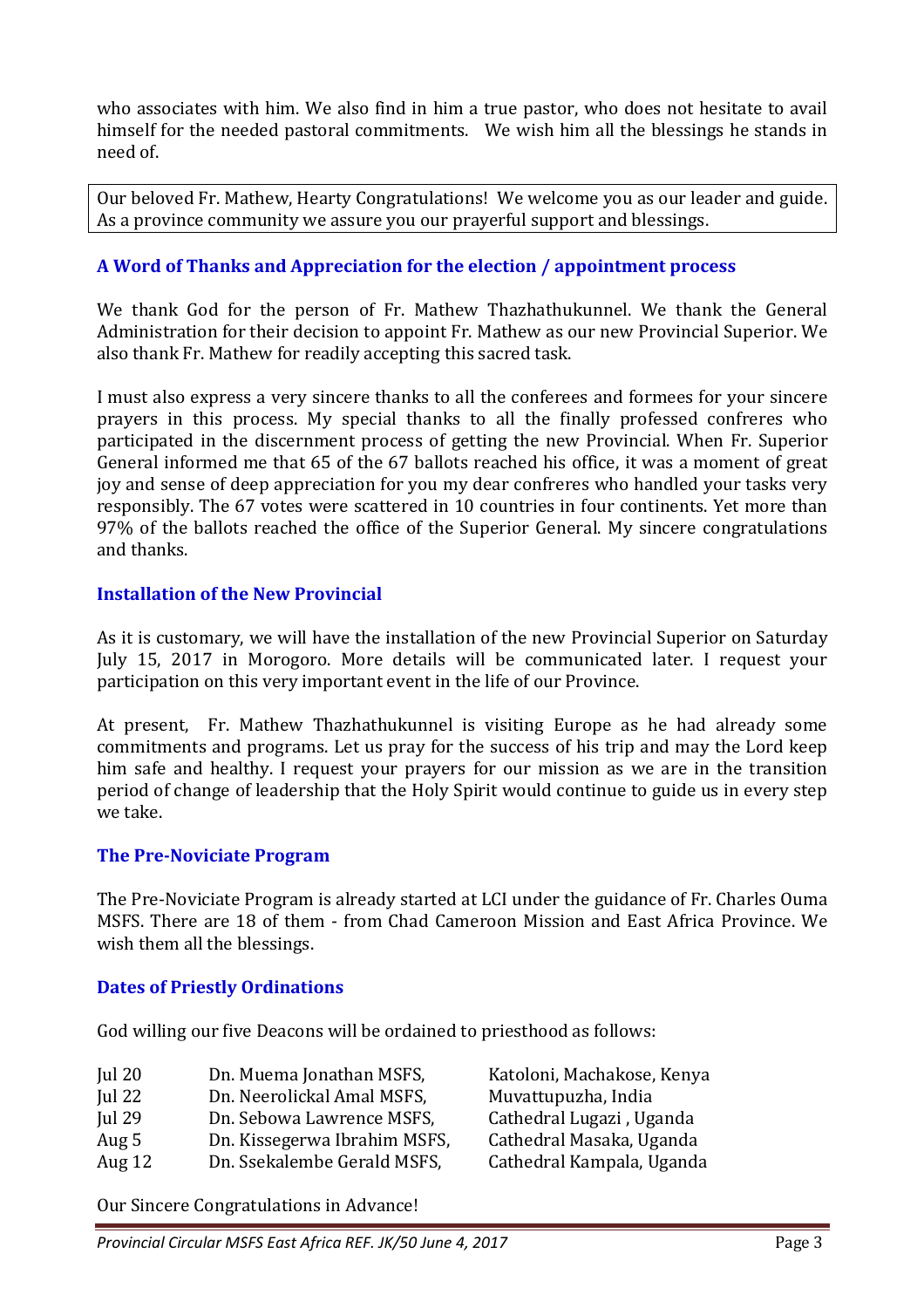Let us continue to pray for them and for the Bishops who will ordain them and for the entire events of ordinations and celebrations.

## **Annual Retreat - 2017 - Participation list**

As announced earlier, the annual retreat will be in two sessions.

# **Retreat A**

**Place**: Subiaco Retreat centre of the Benedictine sisters, Karen, Nairobi, Kenya

**Date:** June 6 Tuesday evening to June 12, Monday morning

Guide: Fr. Patrick Mwania, CSSP

#### **Participants**

- 1. Chavely Mathew
- 2. Cheruvil Leo (Bro)
- 3. Danda Aristides
- 4. Eriyanickal Jose
- 5. Kallarakkal Sheejan
- 6. Kollappallil Jomat
- 7. Kuzhupil Sebastian
- 8. Mutisya Stephen
- 9. RVP Prasad
- 10. Sebastian Williams
- 11. Soosai Raj Robert
- 12. Thekkekara Jacob
- 13. Vellachalil Jomon
- 14. Vijayakumar Nelson

## **Retreat B**

**Place**: Retreat centre: Ivrea Sisters - Dodoma, Tanzania

**Date:** July 16 Sunday evening to July 22, Saturday morning

Guide: Rev. Fr. Gibson John OCD

#### **Participants**

- 1. Annaikandathil Sebastian
- 2. Antonysamy Muthusamy
- 3. Antonysamy Robert
- 4. Antonysamy Sebastian
- 5. Auppaden Siljo
- 6. Chinnappan Arockiasamy
- 7. Kallikattu Francis
- 8. Karottukambadathil Jobin
- 9. Kayanja Joseph
- 10. Kirimi Japhet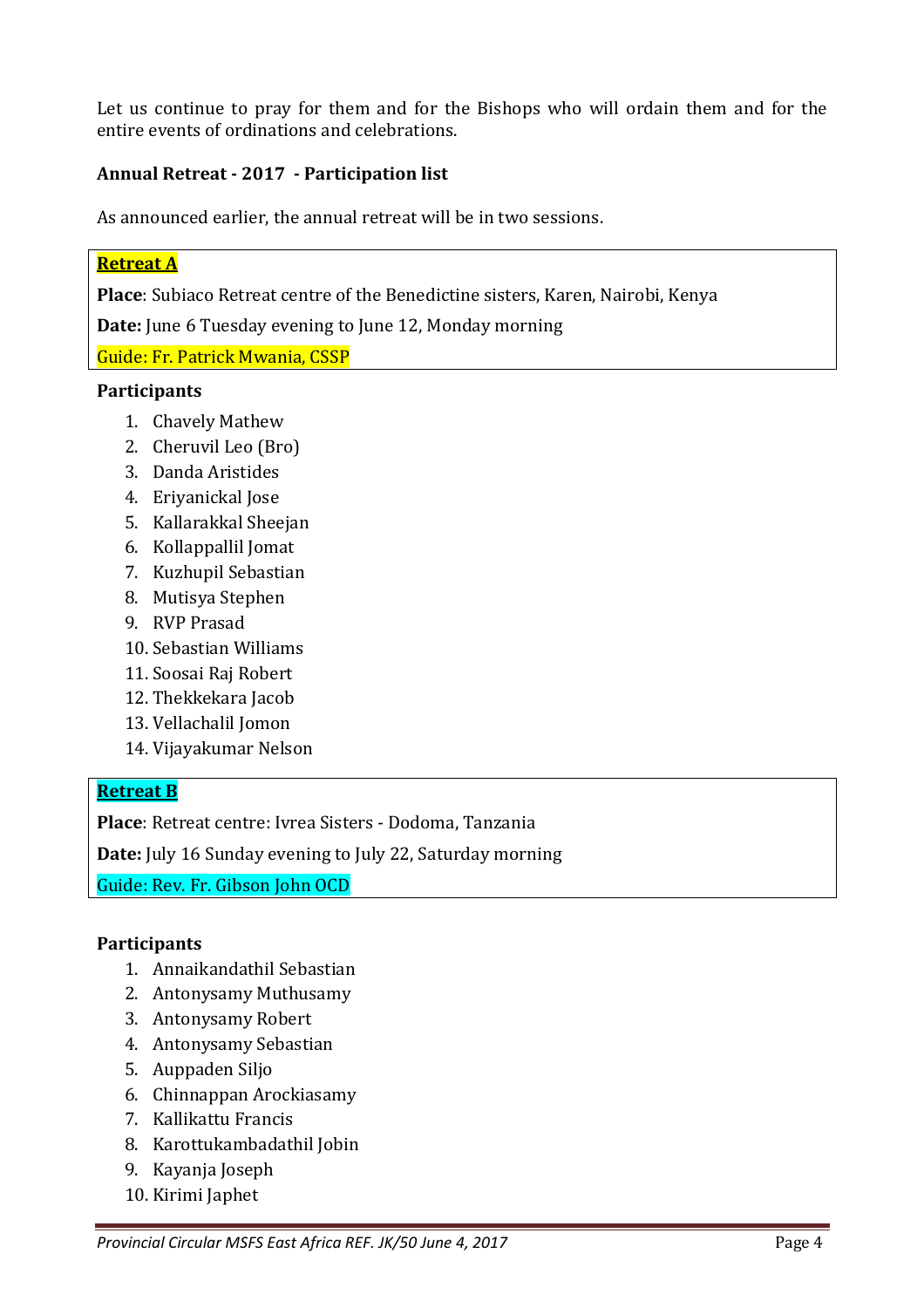- 11. Kochuparampil Pius
- 12. Kochuparampil Thomas
- 13. Kollappallil Kurian
- 14. Mattathil Sunny
- 15. Nadakuzhackal Stephen
- 16. Ngowi Innocent Vincent
- 17. Nirappel Sebastian
- 18. Njue Thomas
- 19. Ouma Charles
- 20. Pendanath Sijo
- 21. Peter Napoleon Johnson
- 22. Poikunnel Joseph
- 23. Prakashbhavan Santhosh
- 24. Silvester Clement Sudhakar
- 25. Thazhathukunnel Mathew
- 26. Vettickal Sunny

Those not able to participate for valid reasons/ who participated/will be participating other retreats:

- 1. Palakudy Sebastian (Holy Land)
- 2. Maruthomalayil Joby (Holy Land)
- 3. Kochalumchuvattil Thomas
- 4. Chozhithara Thomas
- 5. Perumanoor Tomychan
- 6. Kallidukil Johnson
- 7. Peter Antony George
- 8. Pendanath Reji

Those who are outside EA

- 1. Augustine Stephen Gerald
- 2. Burrofero Zachariah Claudio
- 3. Devadoss Francis
- 4. Kattikanayil Tomy
- 5. Kochumalayil Sony
- 6. Kunnappilly Joseph
- 7. Mangatt Augustine
- 8. Olickal Thomas
- 9. Packiam Wilson
- 10. Panthalanickal James
- 11. Pathiyil Johnson
- 12. Susai David
- 13. Ubadesi Stephen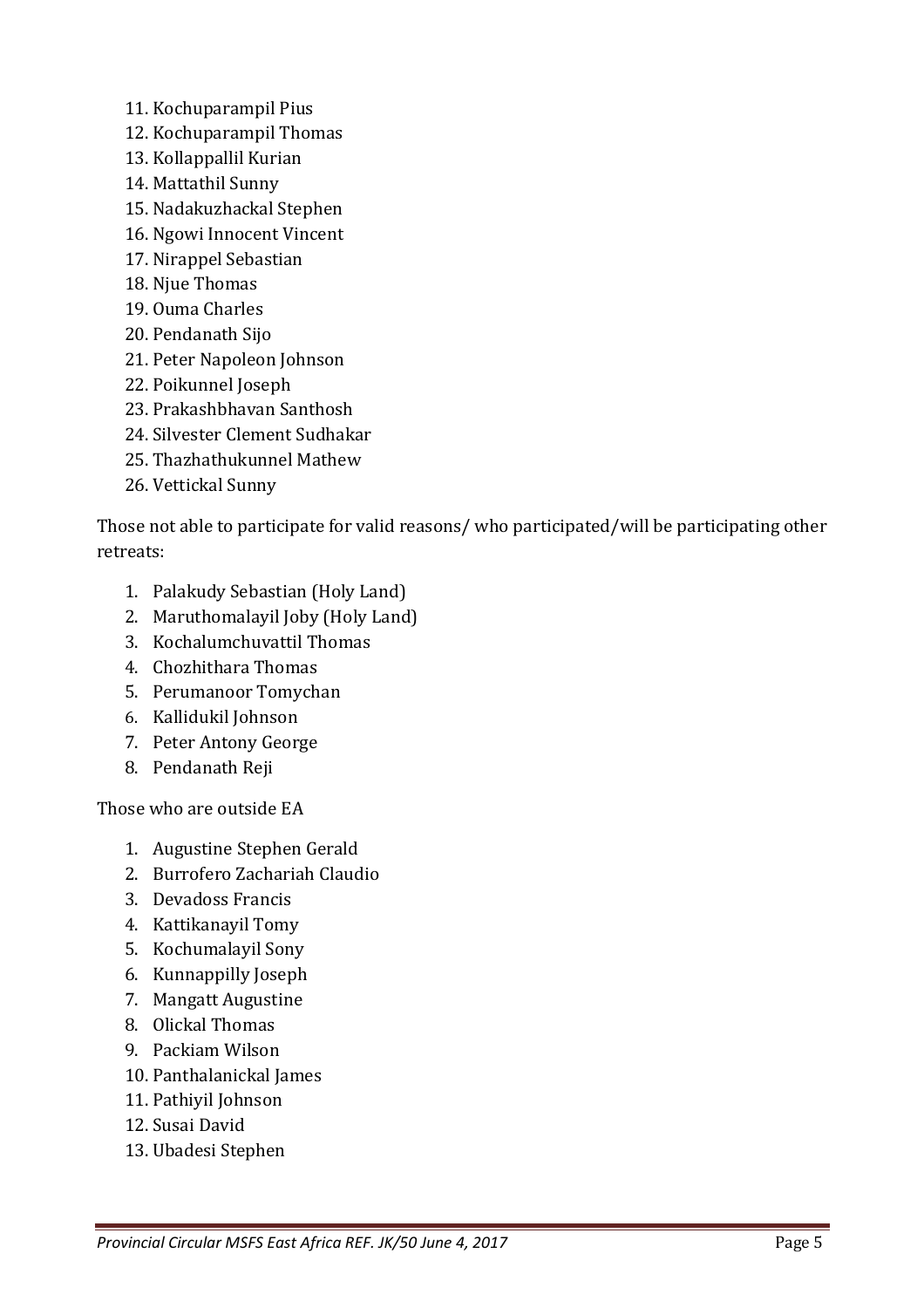#### **Blessing in Bisil**

In a very simple but well organized ceremony, we marked the beginning of our presence in the new mission Bisil in Ngong Diocese Kenya. The foundation stone for the MSFS community house together with the designated area for the construction was blessed by Fr. Mathew Thazhathukunnel MSFS the Provincial Elect. Fr. Chinnappan Arockiasamy MSFS the priest in -charge of the project organized the day well, in collaboration with the priests of the parish and the faithful of Kajiado Parish. Our special thanks to Rev. Fr. Patrick Nkaai the parish priest who shows keen interest in our mission in Bisil. Fr. Samy continues to reside in the Parish in Kajiado. Let us continue to seek the blessings of God that this project will take shape in the most appropriate manner.

## **Baraka 10**

The tenth issue of Baraka News Magazine is already printed. You can also see them in this link. **http://www.msfs-eastafrica.com/images/baraka/baraka10.pdf** Congratulations to Fr. Clement and team for the great efforts to bring out Baraka in good quality. The next issue is due by the end of June. Please give your quality contributions at the earliest.

#### **News Snippets**

**Fr. Stephen Ubadesi MSFS** has secured the Admission for M.Sc - Counselling Psychology (2017-2019), at Sampurna Institute of Advanced Studies (SIAS) Bangalore, affiliated to Martin Luther Christian University (MLCU) India. We congratulate him and wish him all the blessings in this new task of studies.

**Fr. Thomas Kochuparampil MSFS** is designated to participate in the special training program on Salesian Spirituality. This would take place in Annecy, in the month of October 2017. This is meant to train the resource persons on Salesian Spirituality and on the history of the Congregation. From every province one each confrere is specially identified for this task.

**Fr. Gijo Panamattathil MSFS** from Chad Cameroon / SW Province who served LCI for the past five years, is now leaving for higher studies to Rome. We thank and appreciate his commendable service and wish him all the blessings.

**Fr. Sunny Vettickal MSFS** is visiting Europe from May 29 to June 29 for mission appeal and to visit friends and benefactors.

**Fr. Thomas Kochalumchuvattil MSFS** is in USA for the holiday Ministry from May 31 to Aug 15, 2017

**Fr. Susai David MSFS** has completed his German Language course in India and obtained the Visa for the pastoral work in Germany. He will be leaving for Germany, from India on June 22, 2017. Our sincere thanks to Fr. Vincent Lourdusamy and the MSFS Provincial House community Pune for all the assistance given to Fr. David during his stay there.

**Fr. Petrus Kullu MSFS** the Delegation Superior of the Mozambique Delegation will be in Tanzania from July 8 to 17. He will be the one officiating the Mass on the of First Profession on July 10. We extend a warm welcome to him.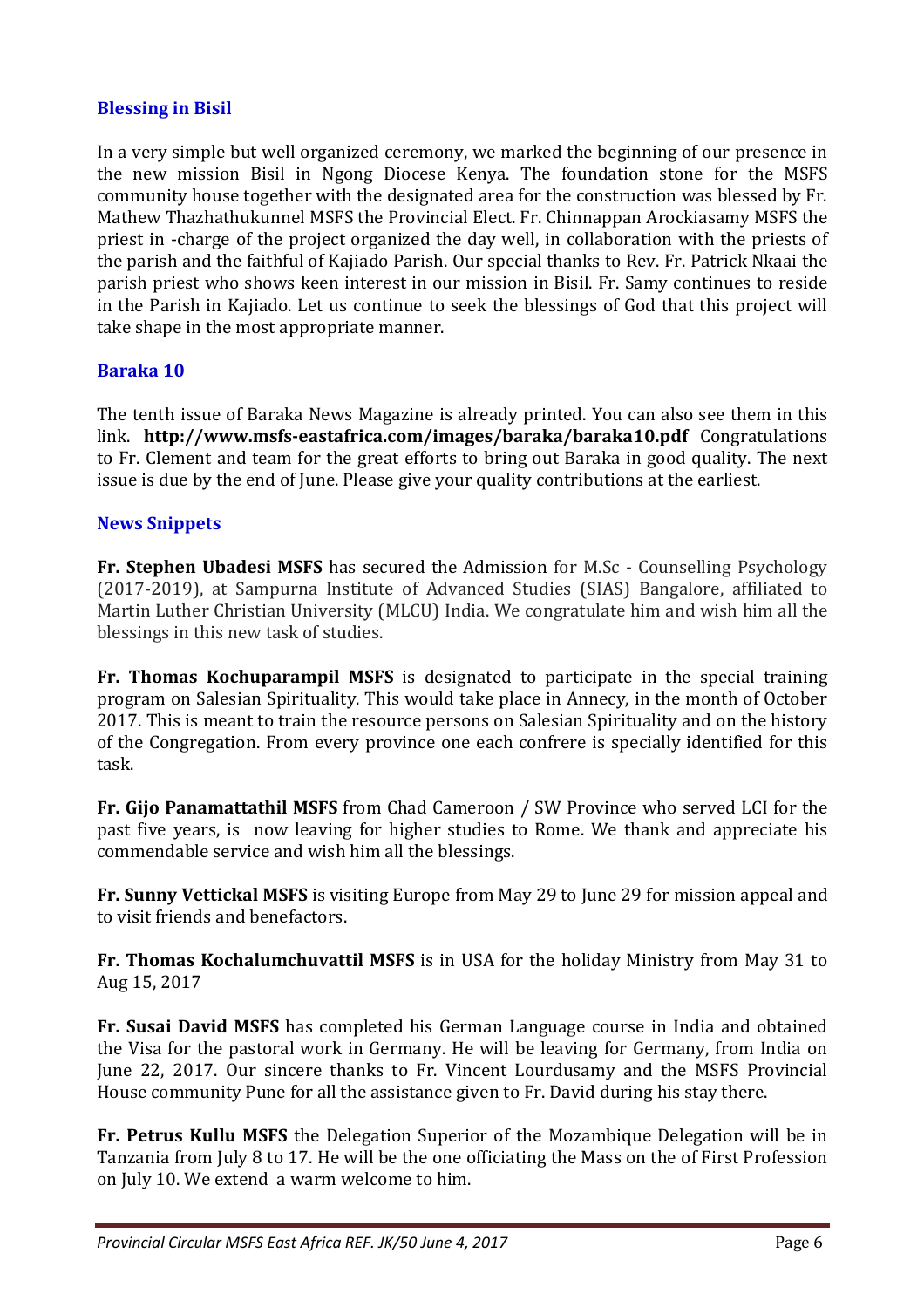**Fr. Yesudoss Lucas MSFS** from Mozambique Delegation / Nagpur Province has joined the LCI staff. *Karibu sana Baba*. We wish him all the blessings he is in need of for the graceful ministry in LCI.

**Fr. Josef Giefing** from Austria will be with us for some time from July 5. We accord a warm welcome to our beloved *Mzee*.

**Fr. Sebastian Williams MSFS** will be officially representing me in the RSAT Meeting at Mbagala Spiritual centre on June 15 and 16, 2017.

**Bro. Francis Indumuli MSFS** and **Bro. Richard Tamaro MSFS** who are now doing Theology formation in Cameroon will be coming down to East Africa for the holidays towards the end of June.

## **Fr. Thomas Chozhithara MSFS to take up the Mission Development Office in Rome**

At the special request from the Superior General, the Provincial Administration has designated Fr. Thomas Chozhithara to be appointed as the Director of MDO in Rome. However he will function in this office while continuing to hold the responsibilities in East Africa Province. He will be in Rome and Europe for a couple of weeks from the first week of June.

#### **MSAF Meeting in Zambia**

The 14th MSAF meeting was held at MSFS Community in Liteta, Kabwe, Zambia. The superiors from five MSAF units in Africa participated in the meeting held on May 10 and 11. Liteta is the first MSFS Mission in Zambia - where our confreres from Pune Province started the apostolate in Zambia. I thank our confreres for hosting the meeting and doing all that was possible to make our stay pleasant and comfortable. It was very edifying to see how the confreres were very much committed to the mission living a life marked by simplicity and in real brotherhood.

#### **Home Holidays**

Fr. Thomas Kochuparampil MSFS from June 6 to July 13, 2017 Fr. Pius Kochuparampil MSFS from June 6 to July 13, 2017

We wish them a good time with their near and dear ones.

#### **Prayers requested**

**Mr. METEDIO NKAMANYA**, the paternal uncle of Bro. Ventino Mutume, was called to eternal life on May 31, 2017. He was 85 years old.

*May the soul of the faithful departed through the mercy of Go, rest in peace. Amen.* 

# **My tentative Program**

- 1 Meeting the Archbishop of Dodoma
- 2-3 In LCI Pre-Novitiate Program
- 4 Pentecost Mass in Sakila, Ngurdotto and travel to Morogoro
- 6 In Dar RSAT Constitution Commission Meeting
- 7-14 In Morogoro
- 14 Meeting with Provincial Superior FCC Noida
- 15 Travel to Tabora